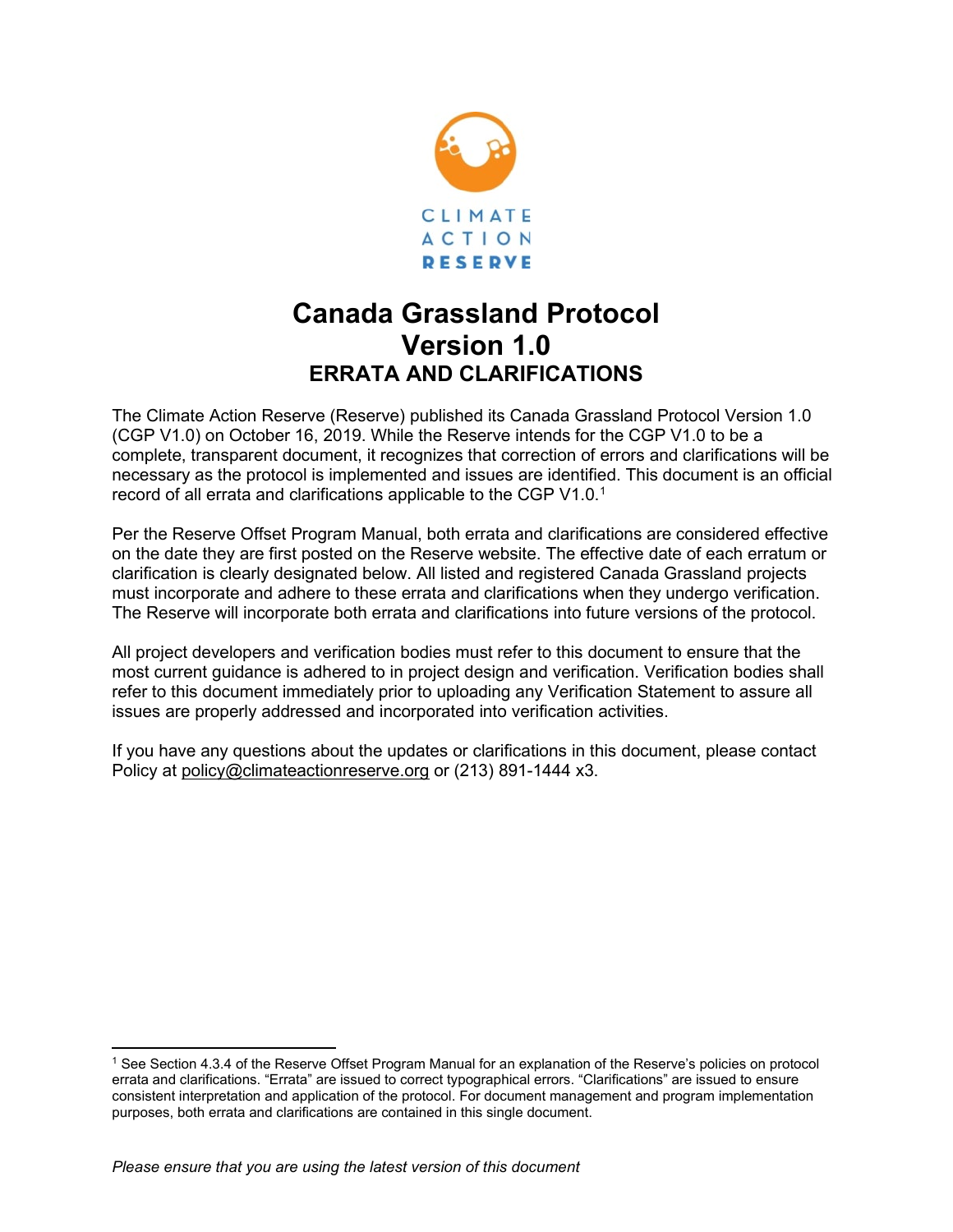# **Errata and Clarifications (arranged by protocol section)**

#### **[Section 3](#page-2-0)**

|  | 1. Performance Standard Test – Option 2 to Assess the Financial Pressure to Convert                                                                                           |  |
|--|-------------------------------------------------------------------------------------------------------------------------------------------------------------------------------|--|
|  |                                                                                                                                                                               |  |
|  |                                                                                                                                                                               |  |
|  |                                                                                                                                                                               |  |
|  | <b>Section 5</b>                                                                                                                                                              |  |
|  | 4. Conversion Factor for CH <sub>4</sub> Emissions from Manure Deposited by Grazing Animals                                                                                   |  |
|  | <b>Section 6</b>                                                                                                                                                              |  |
|  | 5. Period to Submit Ecosystem Health Assessments (ERRATUM – February 14, 2022)  8<br>6. Incorrect link to the Rangeland Health Assessment Protocol by Alberta Environment and |  |
|  | <b>Appendix B</b>                                                                                                                                                             |  |
|  |                                                                                                                                                                               |  |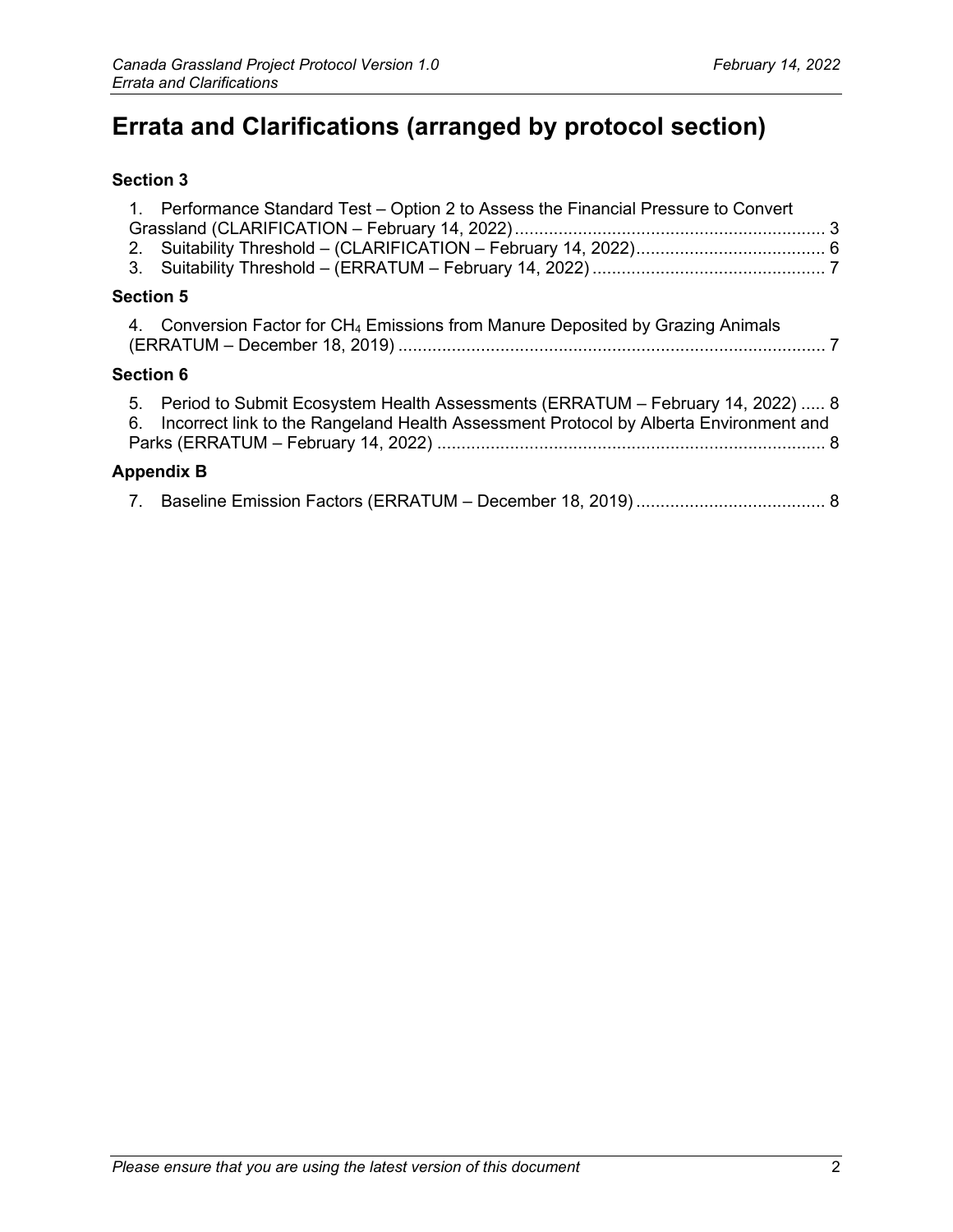## <span id="page-2-0"></span>**Section 3**

### <span id="page-2-1"></span>**1. Performance Standard Test – Option 2 to Assess the Financial Pressure to Convert Grassland (CLARIFICATION – February 14, 2022)**

**Section:** 3.3.1.1 Financial Threshold

**Context:** The protocol requires that the financial pressure to convert from grassland to cropland be assessed by a Certified Real Estate Appraisal. The Reserve has received feedback that Certified Real Estate Appraisals can only be made when the highest and best use is cropland. There is a gap in options to assess land value for projects where the land could be converted to cropland but the best use of the land is not cropland. A second approach to estimate the financial threshold has been added to the protocol to cover that gap. Instead of using a certified land appraisal, project owners may use a land value assessment endorsed by a certified land appraiser.

**Correction:** The new applicable text for Section 3.3.1.1 is the following:

There is a financial barrier to project activities due to the economic incentives to convert grassland to cropland in specific regions for high quality soil. This protocol will use a threshold for financial additionality, referred to as the cropland premium. The cropland premium (CP) is determined as the percentage difference in the net present value of cropland over grassland for the project area. Depending on the resulting cropland premium value, the project must include a discount ( $DF_{conv}$ ) of baseline emissions. Project eligibility is based on the cropland premium, based on the conditions below:

- 1. Projects with a cropland premium greater than 100% are eligible without any discount for uncertainty;
- 2. Projects with a cropland premium greater than 40% but less than 100% are eligible, but must apply a discount to their baseline emissions (see Section 5.2.4 for a description of  $DF_{conv}$ );
- 3. Projects with a cropland premium less than 40% are not eligible.

Projects have two options to identify the financial pressure to convert from grassland to cropland. The first option is a certified real estate appraisal and is expected to be used when the best and highest land value is cropland. Option two is an appraiser endorsed land value assessment.

#### **3.3.1.1.1. Option 1 – Real Estate Appraisal**

The certified real estate appraisal must show:

- 1. *The project area is suitable for conversion to cropland*. The appraisal must clearly indicate how the physical characteristics of the project area are suitable for crop cultivation, including the particular crops expected to be grown.
- [2](#page-2-2). The appraisal must conform with the following minimum standards<sup>2</sup>:
	- a. Appraisal reports shall include a description of the subject property and any market data relied upon, including the relationship between the location of the

<span id="page-2-2"></span><sup>2</sup> Adapted from Sections 5096.501 and 5096.517, Public Resources Code, State of California.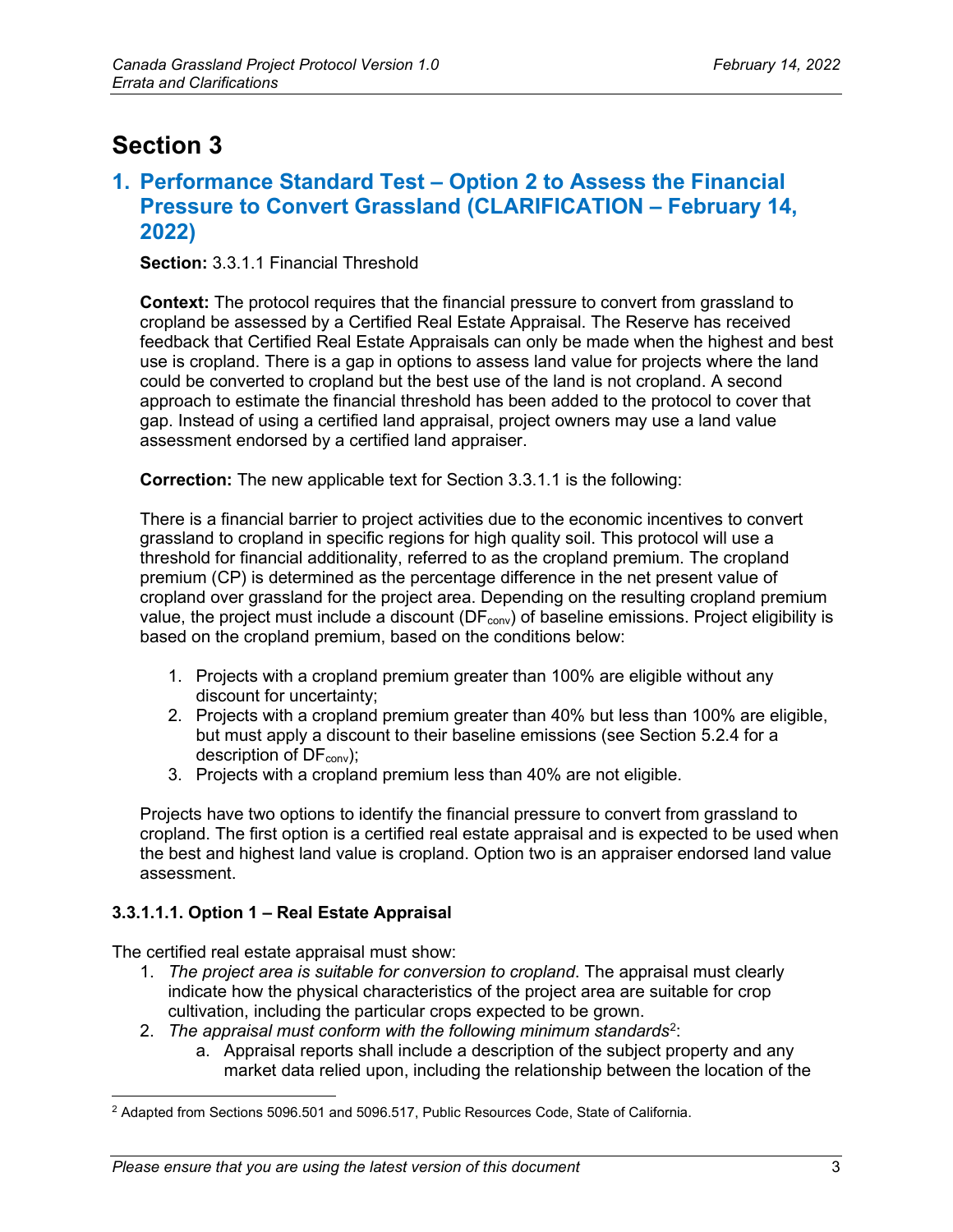subject property and the market data. The appraisal must specify and quantify the areas of the project area that are suitable for crop production. (For example, an appraisal that identified corn production as an alternative land use must specify the approximate acres suitable for both the crops and any related roads, buildings, or other infrastructure.)

- b. Appraisal reports shall include a complete description of the subject property land, site characteristics and improvements. Valuations based on a property's cropland potential shall include:
	- i. A description of what would be required for a conversion to cropland to proceed (e.g., legal entitlements, infrastructure).
	- ii. Presentation of evidence that sufficient demand exists, or is likely to exist in the future, to provide market support for the conversion to cropland.
	- iii. The appraisal must also provide:
		- 1. Evidence of soil suitability for the type of expected agricultural land use.
		- 2. Evidence of water availability for the type of expected agricultural land use.
		- 3. Evidence of no limitations to crop production due to slope or other physical characteristics of the land.
- c. Appraisal reports shall include a statement by the appraiser indicating to what extent land title conditions were investigated and considered in the analysis and value conclusion.
- d. Appraisal reports shall include a discussion of implied dedication, prescriptive rights or other unrecorded rights that may affect value, indicating the extent of investigation, knowledge, or observation of conditions that might indicate evidence of public use.
- e. Appraisal reports shall include a separate valuation for ongoing grassland management. The valuation must identify and incorporate all legal constraints that could affect the valuation of the ongoing grassland management.
- 3. *The cropland land use for the project area has a higher market value than maintaining the project area for sustainable grassland management, such that it meets the financial additionality threshold.* The appraisal for the property must provide an estimated fair market value for the rental rate (in CAD\$ per acre per month) for the current grassland use condition of the project area (considering the land to be encumbered and thus unable to be converted to cropland) and an estimated fair market value of the rental rate for the anticipated use the project area as cropland. The appraisal must identify whether or not irrigation is considered in the valuation (or, alternatively, may provide estimations both with and without irrigation). The difference between the rental rate for cropland and the rental rate for grassland, divided by the rental rate for grassland, is the cropland premium for the project area. Eligibility is then determined according to the thresholds as outlined in the beginning of Section 3.3.1.1.

Appraisals submitted and favorably reviewed by an expert panel for EcoGift program participation which include a cropland appraisal shall be deemed sufficient to meet the requirements of this option.

#### **3.3.1.1.2 Option 2 – Land Value Assessment**

The second option to determine the financial pressure to convert grassland is a land value assessment that includes the following: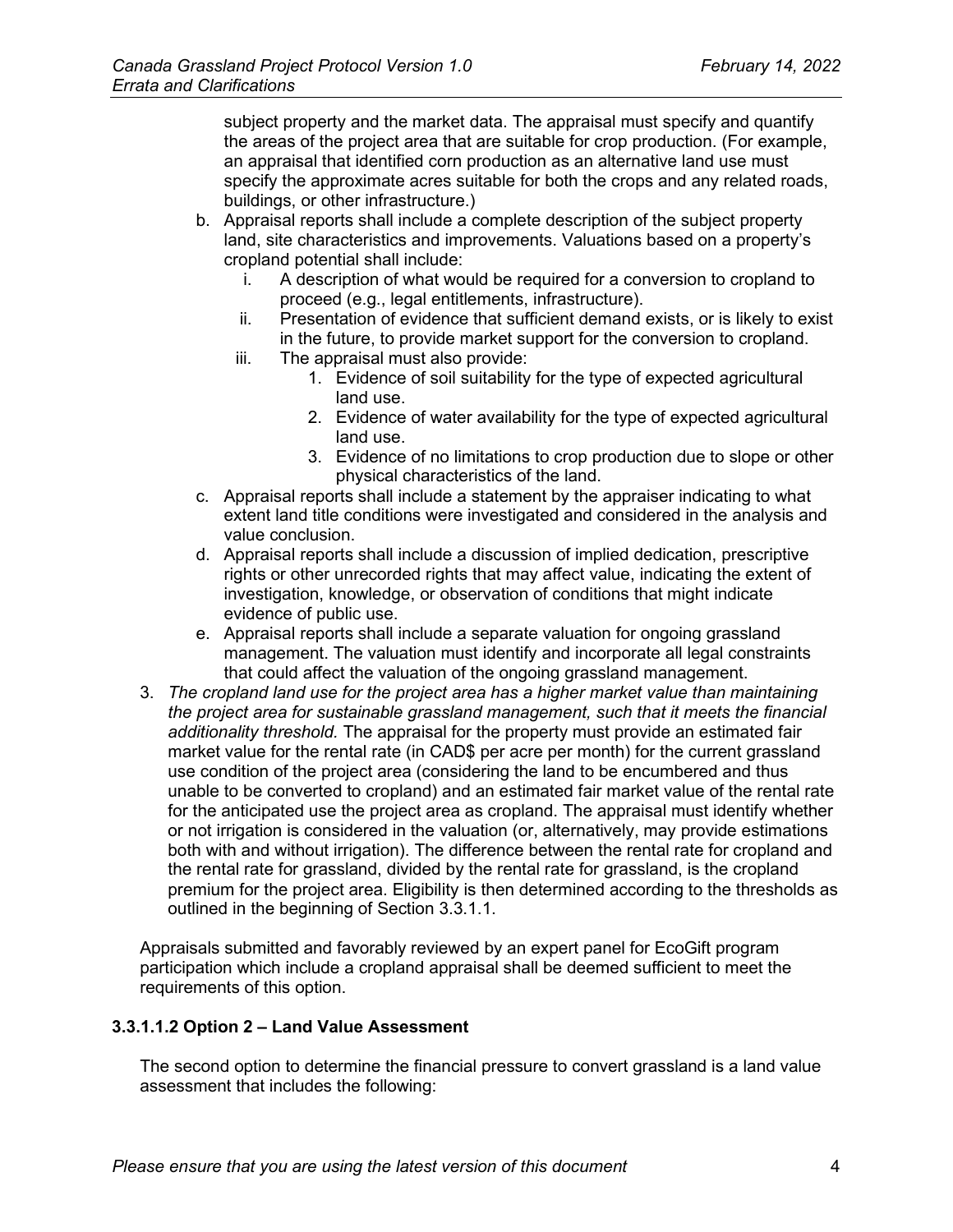- 1. *Narrative that explains that the project area is suitable for conversion to cropland*. The narrative must clearly indicate how the physical characteristics of the project area are suitable for crop cultivation, including the particular crops expected to be grown.
- 2. *Map of project area* indicating the eligible and ineligible soil classes, slopes, open water, wetlands and forested areas. The valuation should only be performed on the eligible project area.
- *3. Cropland rental rate for the project area (CAD\$/acre)* 
	- a. Estimated based on crop rental rates in the region using public data, appraiser proprietary rental rate information and/or information from comparable properties as needed.
	- b. The appropriate region for the assessment is to be defined by the qualified land appraiser in their expert judgement and justified in the valuation report.
	- c. The assessment must identify whether or not irrigation is considered in the valuation (or, alternatively, may provide estimations both with and without irrigation).
- *4. Grassland rental rate for the project area (CAD\$/acre)*
	- a. Estimated based on grassland productivity rates for pasture, haying or other uses. Datasets that can be used to estimate productivity are the Grassland Vegetation Inventory, landowner grazing records, and/or information from the Ecosystem Health Assessment.
	- b. Productivity rates should be converted to CAD\$/acre by using regional pasture lease and rental rates (which can be proprietary or custom rate survey data).
	- c. The grassland rental rate shall be validated by the appraiser through photographs taken by the landowner or project developer, through the ecosystem health assessment or by site visits as determined by the appraiser.
	- d. The grassland rental rate must consider the land to be encumbered and thus unable to be converted to cropland.
- *5. Cropland premium*
	- a. The difference between the rental rate for cropland and the rental rate for grassland, divided by the rental rate for grassland, is the cropland premium for the project area.

The land assessment must demonstrate that converting the project area to cropland has a higher market value than maintaining the project area for sustainable grassland management, such that it meets the financial additionality threshold. Eligibility is then determined according to the thresholds as outlined in the beginning of Section 3.3.1.1.

#### **3.3.1.1.3 Qualifications Required of Land Appraisers**

Appraisal reports shall be prepared and signed by a third-party, Licensed or Certified Real Estate Appraiser in good standing. Land value assessments must be endorsed by a thirdparty, Licensed or Certified Real Estate Appraiser in good standing. For option 1 and 2 the appraiser must hold a professional designation from one of the associations listed in [Table](#page-5-1)   $3.1:$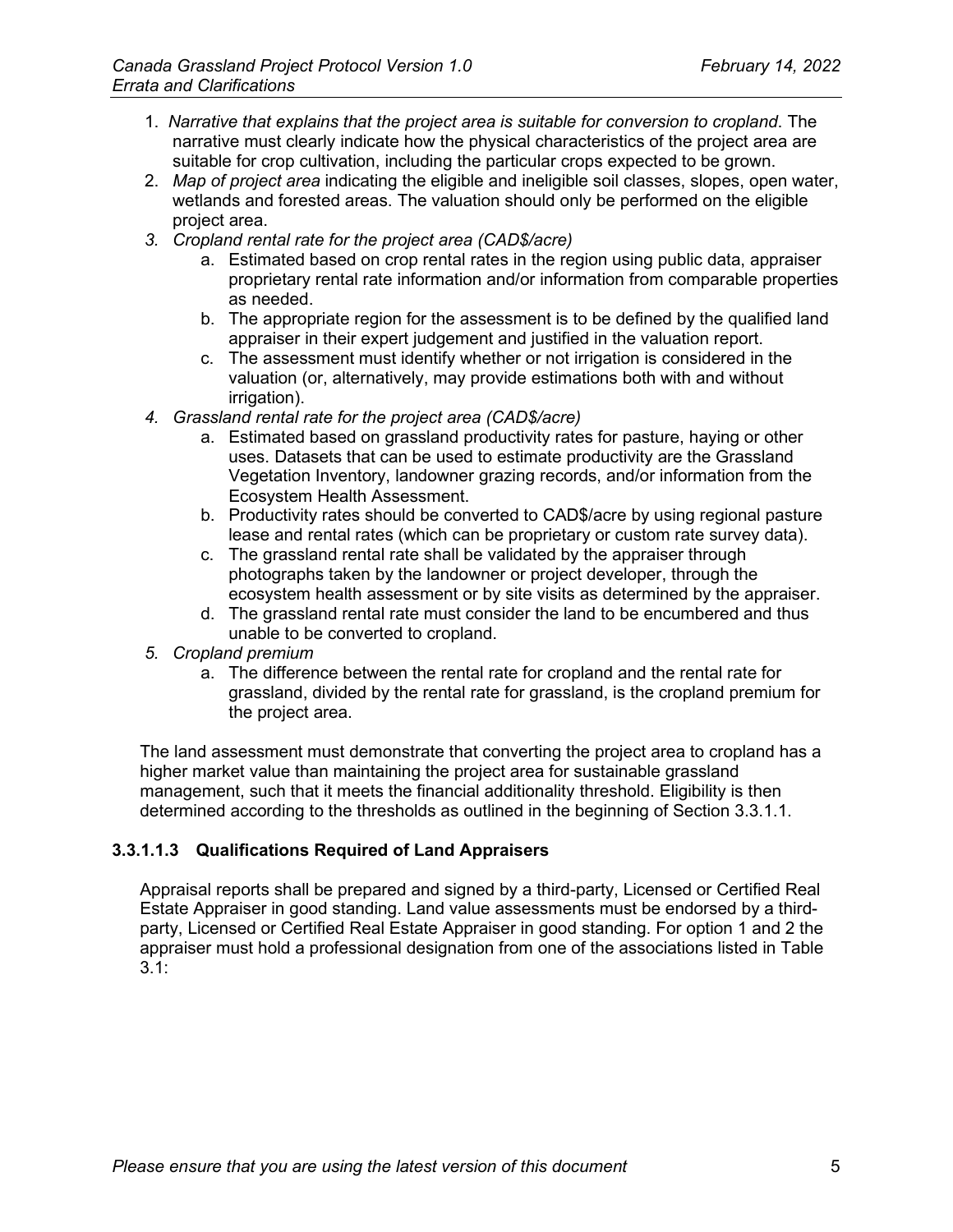| <b>Professional Association</b>              | <b>Eligible Appraiser Designations</b>             |
|----------------------------------------------|----------------------------------------------------|
| Appraisal Institute of Canada (AIC)          | Accreditor Appraiser Canadian Institute (AACI) or, |
|                                              | <b>Canadian Residential Appraiser (CRA)</b>        |
| <b>Canadian National Association of Real</b> | Designated Appraiser Residential (DAR) or,         |
| <b>Estate Appraisers</b>                     | <b>Designated Appraiser Commercial (DAC)</b>       |
| Ordre des évaluateurs agréés du              | Chartered Appraiser (C.App./EA)                    |
| Québec (OEAQ)                                |                                                    |
| <b>American Society of Appraisers</b>        | Accredited Senior member (ASA) – Rural             |
|                                              | <b>Property Appraisal option</b>                   |
| American Society of Farm Managers and        | <b>Accredited Rural Appraiser (ARA)</b>            |
| <b>Rural Appraisers</b>                      |                                                    |
| American Appraisal Institute                 | Member Appraisal Institute (MAI) or,               |
|                                              | Senior Residential Appraiser (SRA)                 |
| Royal Institution of Chartered Surveyors     | Member Royal Institution of Chartered Surveyors    |
|                                              | (MRICS) Chartered Valuation Surveyor or,           |
|                                              | Fellow Royal Institution of Chartered Surveyors    |
|                                              | (FRICS) Chartered Valuation Surveyor               |

<span id="page-5-1"></span>**Table 3.1.** Eligible Professional Associations and Designations for Real Estate Appraisers

If a project later applies to expand the project area, they must first consult with Reserve staff to determine if a new appraisal or land value assessment is needed for the expanded project area.

## <span id="page-5-0"></span>**2. Suitability Threshold – (CLARIFICATION – February 14, 2022)**

**Section:** 3.3.1.2 Suitability Threshold

**Context:** The protocol requires that project areas contain a minimum percentage of land classes 1-4 based on the ecoregion where they are located. The protocol misses to clarify that minimum percentage applies to the *dominant* class only. The Land Suitability Rating System is presented in the following format:





<span id="page-5-2"></span><sup>&</sup>lt;sup>3</sup> Land Suitability Rating System for Agricultural Crops, 1995. Agriculture and Agri-Food Canada. Available at: https://sis.agr.gc.ca/cansis/publications/manuals/1995-lsrs/lsrs.pdf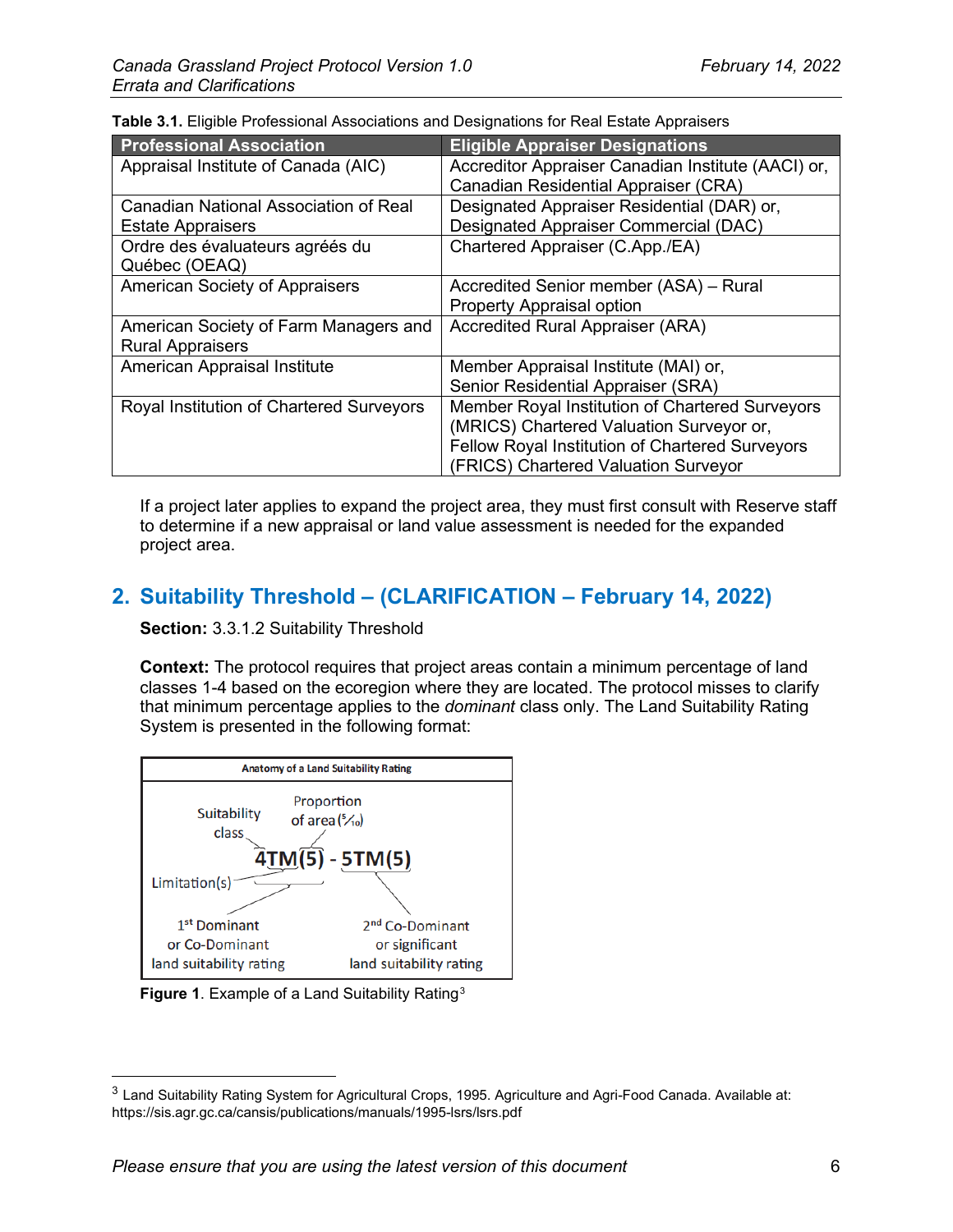The eligibility thresholds in section 3.3.1.2 should be applied to the first dominant land suitability rating.

**Correction:** The new applicable text for that section is the following:

The Reserve has developed a table of default, Ecoregion-specific soil suitability thresholds. The specific default value for each Ecoregion is contained in Table 3.3, below. For any Ecoregion not listed, the default threshold is 100%. The percentage of cultivated land that is classified as Dominant Class 1-4 (rounded to the nearest whole number) represents the minimum required percentage of the project area for those land classes. For example, if the default value is 80%, the threshold for eligibility for that Ecoregion is 80% Dominant Class 1- 4, allowing for up to 20% Dominant Class 5-6. Please see Appendix A for a description of how these thresholds were derived.

*[Figure 3.1. will be present between these two paragraphs in the protocol]*

If the project area includes more than one Ecoregion, the appropriate threshold for Dominant Class 1-4 soils shall be an area-weighted average of the Ecoregion-specific thresholds (e.g., if half of the project area is in an Ecoregion with a threshold of 80%, and the other half is in an Ecoregion with a threshold of 70%, the overall threshold for the project area will be 75%).

## <span id="page-6-0"></span>**3. Suitability Threshold – (ERRATUM – February 14, 2022)**

**Section:** 3.3.1.2 Suitability Threshold

**Context:** The last paragraph on page 17 provides guidance on how to define the threshold for a project based on the Reporting Zone (RP) or Major Land Resource Area (MLRA) where its located. The use of the term Reporting Zone or MLRA is incorrect, the correct term that should be used is Ecoregion.

**Correction:** The new applicable text for that paragraph is the following:

If the project area includes more than one Ecoregion the appropriate threshold for Class 1-4 soils shall be an area-weighted average of the Ecoregion-specific thresholds (e.g., if half of the project area is in an Ecoregion with a threshold of 80 percent, and the other half is in an Ecoregion with a threshold of 70 percent, the overall threshold for the project area will be 75 percent).

## <span id="page-6-1"></span>**Section 5**

### <span id="page-6-2"></span>**4. Conversion Factor for CH4 Emissions from Manure Deposited by Grazing Animals (ERRATUM – December 18, 2019)**

**Section:** Project Emissions from Grazing, Equation 5.15

**Context:** On page 49, Equation 5.15 is used to calculate project emissions from livestock grazing. Three values integrate the sum of livestock grazing emissions:  $N_2O$  emissions from manure deposited by grazing animals ( $N_2O_{MN}$ ), CH<sub>4</sub> emissions from manure deposited by grazing animals ( $CH_{4,MN}$ ), and  $CH_4$  emissions from enteric fermentation in grazing animals  $(CH_{4,ENT})$ . The factor used to convert from grams to tonnes in the  $CH_{4,MN}$  equation is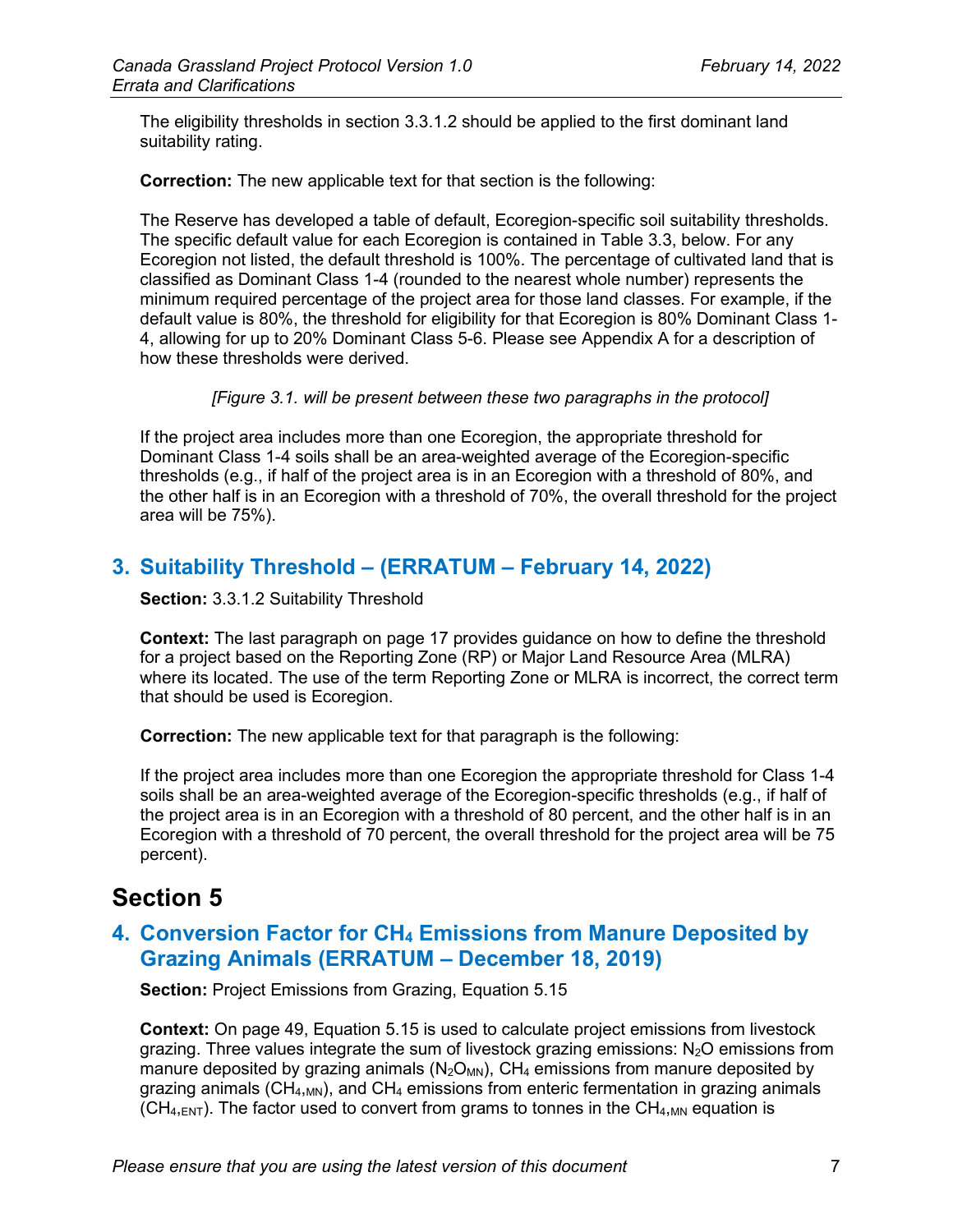incorrectly stated as 1,000 while it should be 1,000,000. As written, Equation 5.15 reads as follows:

$$
CH_{4,MN} = \sum_{L}\Big(\frac{AGD_l \times PEF_{mn,l} \times GWP_{CH_4}}{1000}\Big)
$$

**Correction:** The corrected equation reads as follows:

$$
CH_{4,MN} = \sum_{L} \left( \frac{AGD_l \times PEF_{mn,l} \times GWP_{CH_4}}{1000000} \right)
$$

### <span id="page-7-0"></span>**Section 6**

#### <span id="page-7-1"></span>**5. Period to Submit Ecosystem Health Assessments (ERRATUM – February 14, 2022)**

**Section:** 6.4 Monitoring Ecosystem Health

**Context:** The first paragraph in section 6.4 states that "An ecosystem health assessment must be submitted for review during one of the first two project verifications." The text is incorrect as an ecosystem health assessment must be submitted during one of the first two *reporting periods*.

**Correction:** The sentence should be substituted with:

An ecosystem health assessment must be submitted during one of the first two reporting periods.

### <span id="page-7-2"></span>**6. Incorrect link to the Rangeland Health Assessment Protocol by Alberta Environment and Parks (ERRATUM – February 14, 2022)**

**Section:** Footnote number 39

**Context:** An incorrect link is given to the Rangeland Health Assessment Protocol by Alberta Environment and Parks

**Correction:** The correct link should be https://open.alberta.ca/dataset/51cad211-09f6-49bd-86ef-ca3162f2ea7a/resource/2cadf8f4-ef65-4e48- 812e10f8daf027a8/download/rangelandhealthassessment-2017.pdf

## <span id="page-7-3"></span>**Appendix B**

#### <span id="page-7-4"></span>**7. Baseline Emission Factors (ERRATUM – December 18, 2019)**

**Section:** B.5 Results, Table B.1

**Context:** On page 99, Table B.1 lists the baseline emission factors for grassland projects per acre per year. The values were incorrectly converted to kg of  $N_2O$  or  $CO_2/a$ cre/year from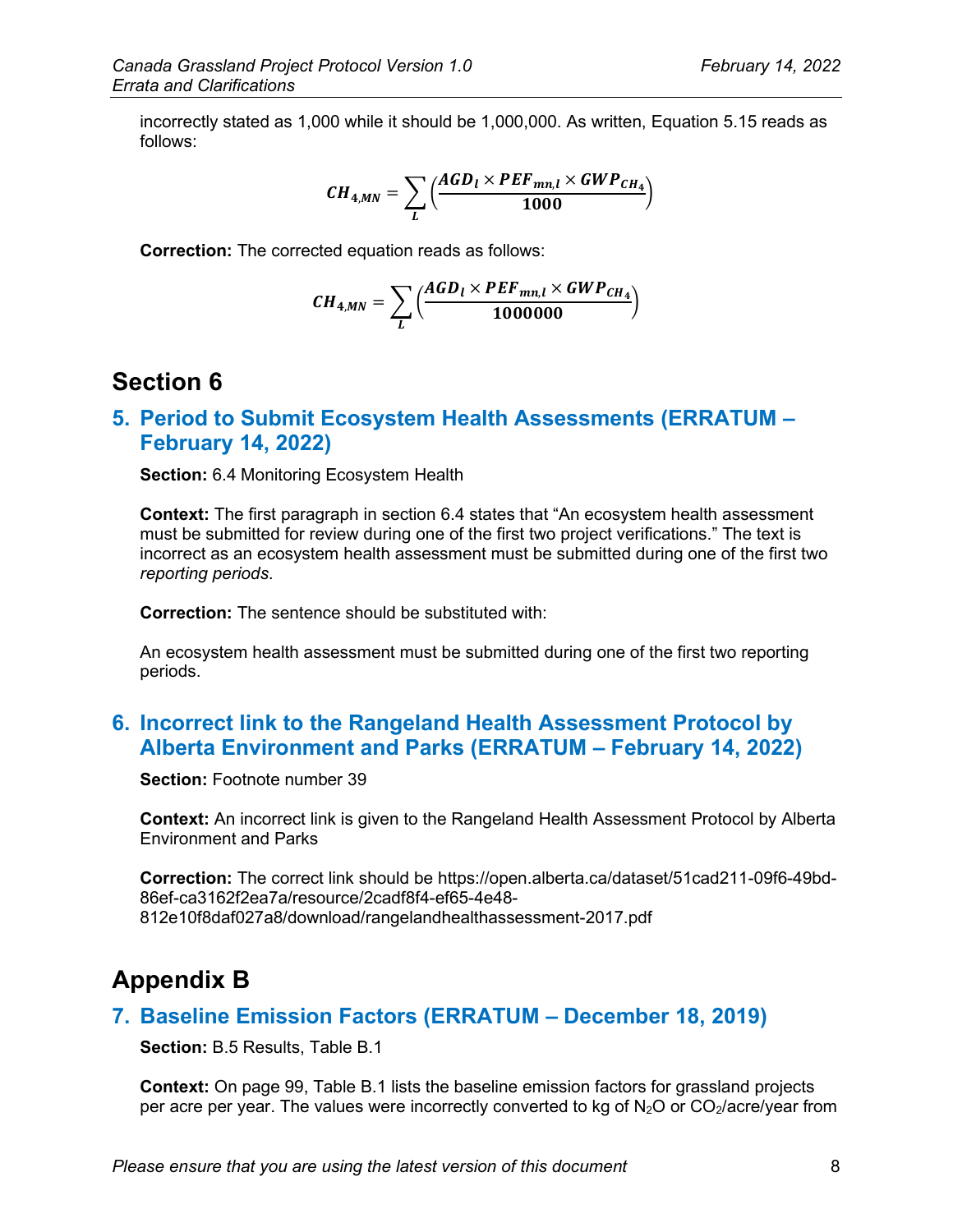kg of N<sub>2</sub>O or CO<sub>2</sub>/hectare/year by multiplying by 2.47 instead of dividing by 2.47. The values have been recalculated to correctly state kg of  $N_2O$  or  $CO_2/a$ cre/year.

**Correction:** The correct baseline emission factors are shown on the next page.